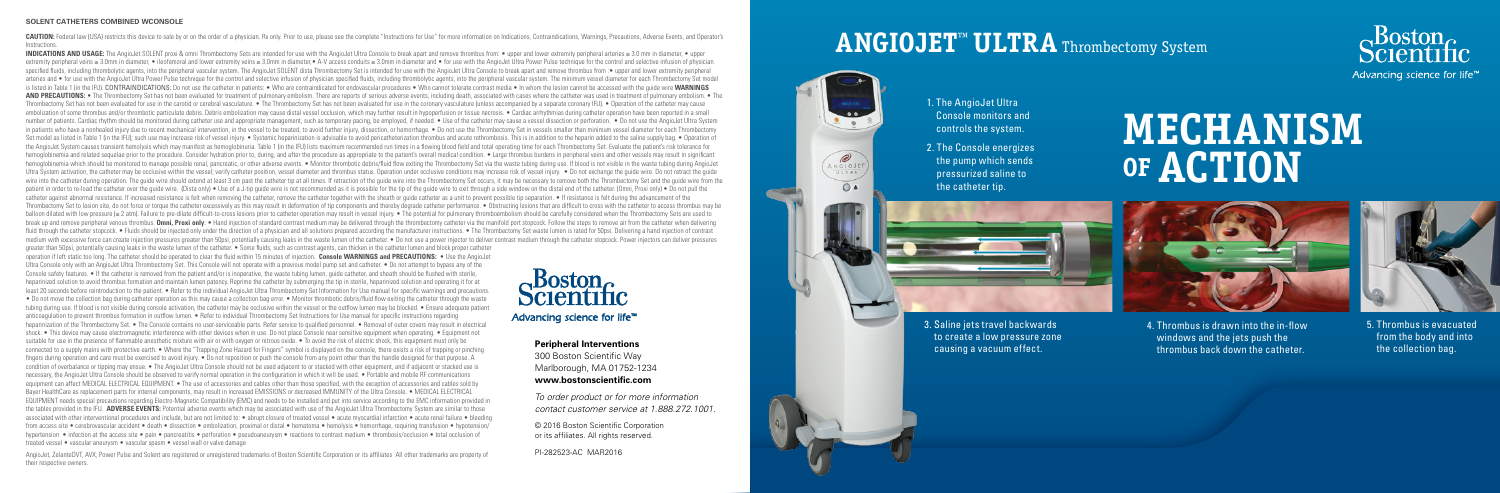## **ANGIOJET™ Catheter Reference Guide**

| Model                     | <b>Indication</b>                         | Delivery<br>Platform | <b>Minimum Vessel</b><br><b>Diameter</b> | <b>Catheter</b><br>Length | <b>Catheter</b><br><b>Diameter</b> | <b>Guidewire</b><br>Wire | <b>Introducer</b><br>Sheath | <b>Power Pulse</b><br><b>Delivery Enabled</b> | Guidewire<br>Swappable                                                                                                                     | <b>Contrast</b><br><b>Injection Port</b> | <b>Flow</b><br>Rate | <b>Total Run</b><br><b>Time</b> | <b>Run Time with</b><br><b>Blood Flow</b> | <b>Catalog Number</b>                         |
|---------------------------|-------------------------------------------|----------------------|------------------------------------------|---------------------------|------------------------------------|--------------------------|-----------------------------|-----------------------------------------------|--------------------------------------------------------------------------------------------------------------------------------------------|------------------------------------------|---------------------|---------------------------------|-------------------------------------------|-----------------------------------------------|
| <b>AngioJet Console</b>   |                                           |                      |                                          |                           |                                    |                          |                             |                                               |                                                                                                                                            |                                          |                     |                                 |                                           | 105650-001                                    |
| ZelanteDVT <sup>™</sup>   | Venous                                    | <b>OTW</b>           | 6 mm                                     | 105 cm                    | 8 F                                | 0.035"                   | 8 F                         | Yes                                           | Yes                                                                                                                                        | Yes                                      | 60mL/min            | 480 sec                         | 240 sec                                   | 114610-001                                    |
| Solent <sup>™</sup> Omni  | Peripheral Arterial and Venous, AV Access | <b>OTW</b>           | 3 mm                                     | 120 cm                    | 6 F                                | 0.035"                   | 6 F                         | Yes                                           | Yes                                                                                                                                        | Yes                                      | 60mL/min            | 480 sec                         | 240 sec                                   | 109681-001                                    |
| Solent <sup>™</sup> Proxi | Peripheral Arterial and Venous, AV Access | <b>OTW</b>           | 3 mm                                     | 90 cm                     | 6 F                                | 0.035"                   | 6 F                         | Yes                                           | Yes                                                                                                                                        | Yes                                      | 60mL/min            | 480 sec                         | 240 sec                                   | 109676-001                                    |
| Solent <sup>™</sup> Dista | Peripheral Arterial                       | <b>OTW</b>           | $1.5 \text{ mm}$                         | 145 cm                    | 4F/3 F                             | 0.014''                  | 4 F                         | Yes                                           |                                                                                                                                            |                                          | 23mL/min            | 600 sec                         | 300 sec                                   | 111303-001                                    |
| AVX™                      | AV Access Grafts and Fistula              | <b>OTW</b>           | 3 mm                                     | 50 cm                     | 6 F                                | 0.035"                   | 6 F                         |                                               |                                                                                                                                            | Yes                                      | 60mL/min            | 600 sec                         | 300 sec                                   | 105039-001                                    |
|                           |                                           |                      |                                          |                           |                                    |                          |                             | Power Pulse™<br><b>Delivery</b>               | Delivers medication directly into the clot, where it's most<br>effective, saturating and softening tough thrombus to<br>facilitate removal |                                          |                     |                                 |                                           | 104834-0021<br><b>Power Pulse</b><br>Kit of 5 |